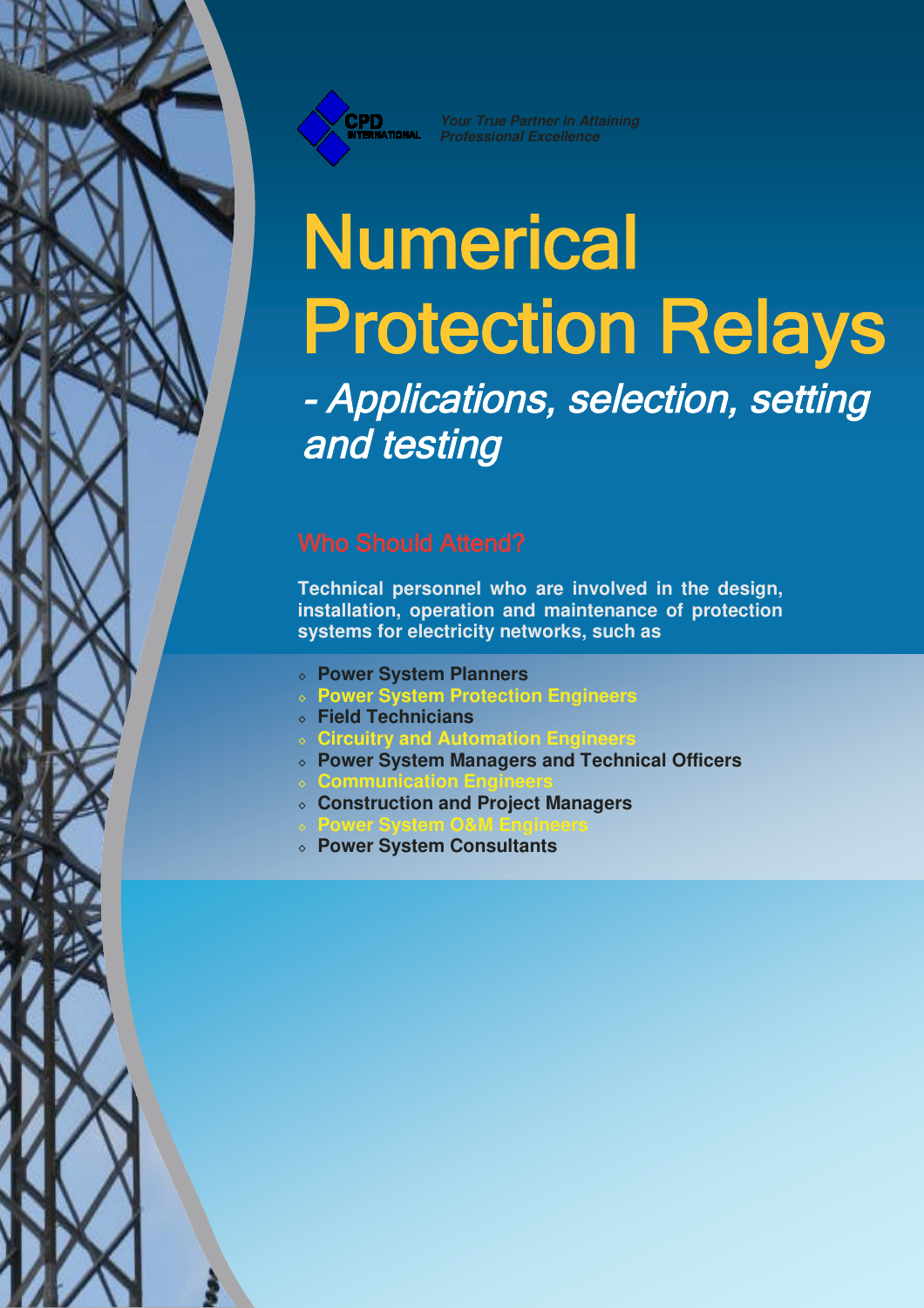#### Course Overview

Numerical Relays are being increasing used in transmission and distribution and industrial electricity networks. This course discusses the differences between static, digital and numerical relays and the advantages of numerical relays are presented and contrasted with electromechanical and static relays. Relay terminology, device functions, construction, operating principles and the selection of numerical relays will be presented.

This course will also provide detailed implementation of power system protection using modern numerical relays. It will cover a typical system faults and their associated sequence currents. The analysed faults will be used to calculate the required relay settings for correct grading and clearance of faults. In addition, it will deal with the management of relay settings and firmware and to cover relay failure modes, fault analysis and relay testing as well.

#### Course Objectives

This course is specifically designed to provide a good understanding of applications and fundamental principles of numerical relay operations. It will assist technical personnel whose work involves them in the applications, selection, setting and testings of numerical relays.

By the end of the course, course participants will be able to:

- $\sqrt{ }$  Understand the hardware construction of numerical relays
- Gain awareness of the software used for a range of relays.
- Know how to calculate bus, feeder, transformer, capacitor and reactor protection settings
- Understand time grading of protection relays
- $\sqrt{\phantom{a}}$  Know how to configure numerical relays.
- $\sqrt{ }$  Understand numerical relay failure modes
- Understand the testing requirements of numerical relays

### Course Leader's Profile

#### **Pranesh Pal,** *CPEng, MIEAust*



Pranesh Pal has been involved in the design, installation and maintenance of power utility assets since 1991. He has been involved in the design, coordination and implementation of protection schemes associated with HV & EHV Transmission Systems since 1999.

Pranesh has held various positions relating to the design of protection schemes and has been the Senior Protection Design Engineer for Powerlink's southern region. Now in the role of Principal Engineer Protection Investigations, Pranesh provides specialist protection fault analysis services

to support the Substation Design Teams, the Network Performance Group and the Field Services Groups within Powerlink. Pranesh has RPEQ registration with the Board of Professional Engineers Queensland. He is a Chartered Professional Engineer with Engineers Australia and is on their Professional Engineers' Register.

### REGISTER NOW! Fax your registration form to (02) 9410 0030